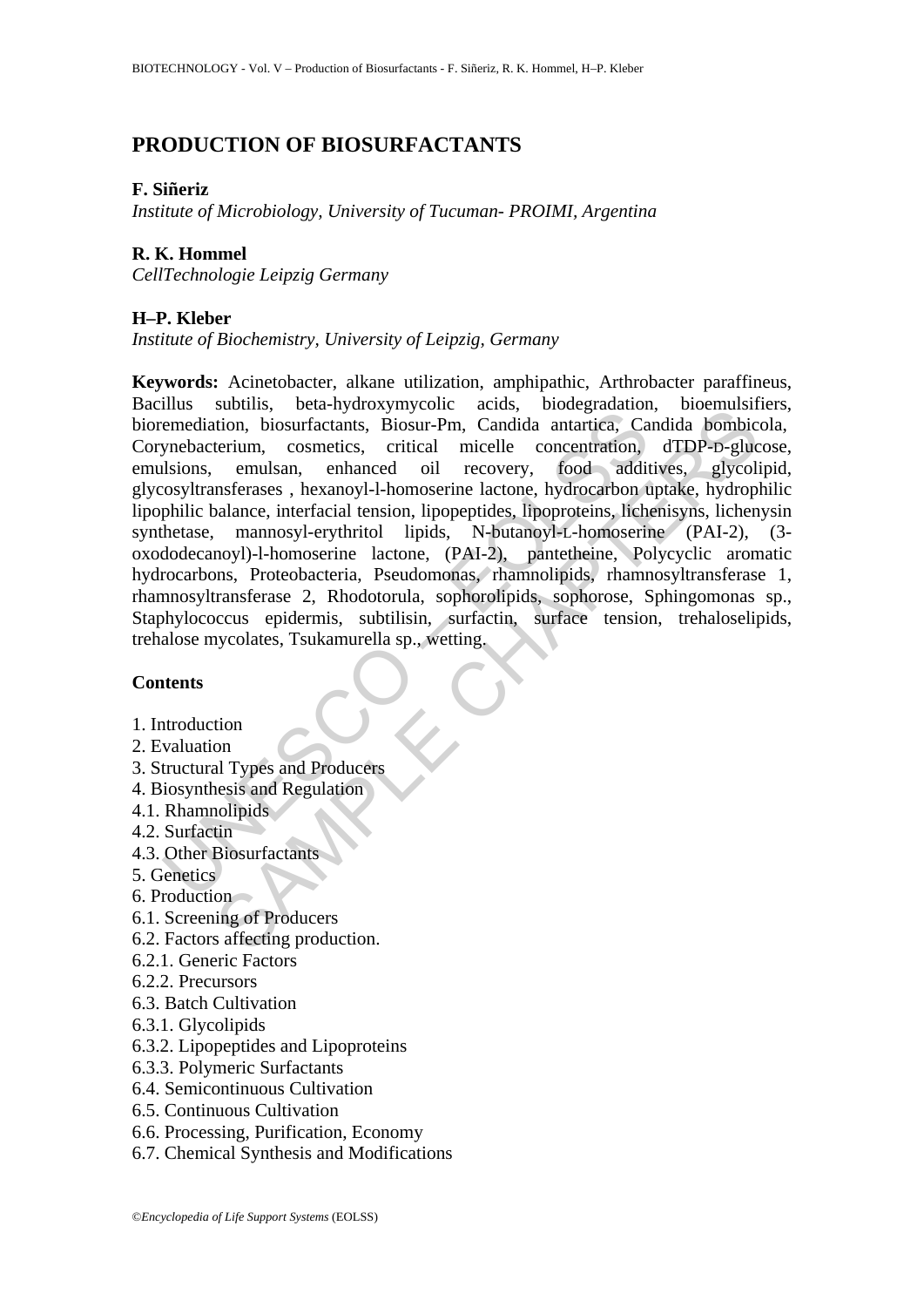7. Properties 7.1. Biophysical Properties 7.2. Biological Activities 8. Potential Applications 8.1. Environmental Control 8.2. Food 8.3. Cosmetics 8.4. Medicine and Plant Protection 9. Concluding Remarks Acknowledgements **Glossary** Bibliography Biographical Sketches

#### **Summary**



- glycolipids (a carbohydrate moiety linked, generally to fatty acids of different type);
- $\blacksquare$  proteolipids (the hydrophilic moiety consists of amino acids); and
- polymeric surfactants (high molecular weight structures).

Depending on the carbohydrate moiety, glycolipids can further be subdivided into: sophorolipids (derived from sophorose, a disaccharide), rhamnolipids (derived from rhamnose), and trehaloselipids (derived from trehalose).

Biosynthetic and regulatory pathways are best known in the cases of *Pseudomonas fluorescens*., producer of rhamnolipids and of *Bacillus subtilis*, producer of surfactin or subtilisin. In other cases, the depth of knowledge is still variable and very much strain dependent, so ageneral approach to production is unavailable.

Some production processes are well developed and at pre-commercial or commercial scale. For example: rhamnolipid production, which can also provide L-rhamnose, an intermediary in the food additive industry, and Emulsan (a polymeric bioemulsifier), are available commercially.

Due to their biodegradability they can safely be used in the environment without the risks observed of some of their chemically synthesized counterparts. Biosurfactants can be used for oil recovery, treatment of oil spillage and bioremediation, in foods, cosmetics and pharmaceuticals.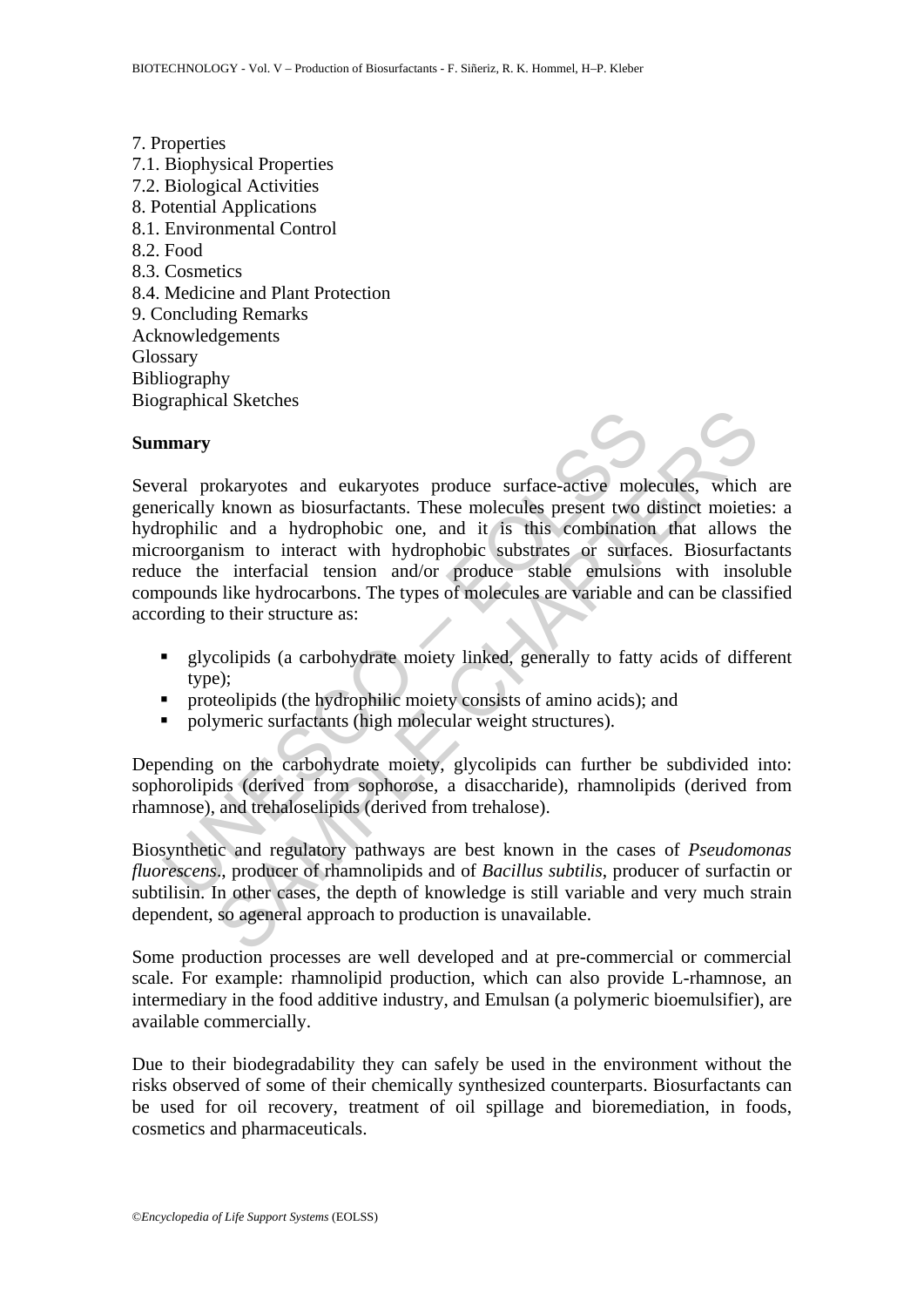#### **1. Introduction**

Surfactants are surface-active, amphipathic molecules. They comprise both hydrophilic and hydrophobic moieties. Usually the hydrophobic domain is a hydrocarbon, whereas the hydrophilic group can be non-ionic, positively or negatively charged, or amphoteric. Surfactants have special properties due to the presence of a hydrophilic and hydrophobic group within the same molecule.



Figure 1. Surfactin, a lipopeptidic surfactant (left) and rhamnolipid, aglycolipid surfactant (right). The hydrophilic parts of the molecules are shaded.

Delay —LLew — 0. CH<sub>3</sub><br>
Tegure 1. Surfactin, a lipopeptidic surfactant (left) and rhamnolip<br>
University of the chipse of the chipse of the molecules are<br>
y reduce the surfact (right). The hydrophilic parts of the molecule The control of the same control of the same control of the same of the same of the same of the chapter of the same of the same of the same of the same of the matter of the matter of the matter of the matter of the matter They reduce the surface tension of aqueous media (air-water), and the interfacial tension of liquid-liquid (e.g. oil-water) or liquid-solid (e.g. wetting phenomena) systems. They also effect changes in the foaming properties of aqueous mixtures. Because of these properties, surfactants find application in a variety of industrial processes, such as bioremediation of oil-polluted soil and water (see *Bioremediation in the Marine Environment*), enhanced oil recovery, use in the detergent industry, and formation of stable oil-in-water emulsions for the food (see *Food Processing and Preservation Technology*) and cosmetic industries. The economic importance of surfactants is reflected by increasing worldwide consumption. The market value for surfactants reached US\$ 39 billion in 1990. It is estimated that the worldwide demand for surfactants will have increased by 35% by 2000. However, nearly all the surface-active compounds currently in use are chemically synthesized. Some of these synthetic surfactants are partly toxic and not so readily biodegradable (see *Biodegradation of Xenobiotics*). Under this aspect, biological sources of surfactants or surfactant precursors are of interest.

Biosurfactants are defined as surface-active compounds produced by living cells, usually by microorganisms. Very often the growth of microorganisms on hydrocarbons is accompanied by the emulsification of the hydrocarbon in the medium, and in most cases this has been attributed to the production of surface-active compounds. Frequently, biosurfactants have several advantages over synthetic surfactants such as: higher biodegradability; lower toxicity; good biocompatibility with eucaryotic organisms; effectiveness at a wide range of temperatures, pH values, and salinities; synthesis under user-friendly conditions (e.g. low temperatures and pressures). An additional advantage is the chemical diversity of biosurfactants, offering a wider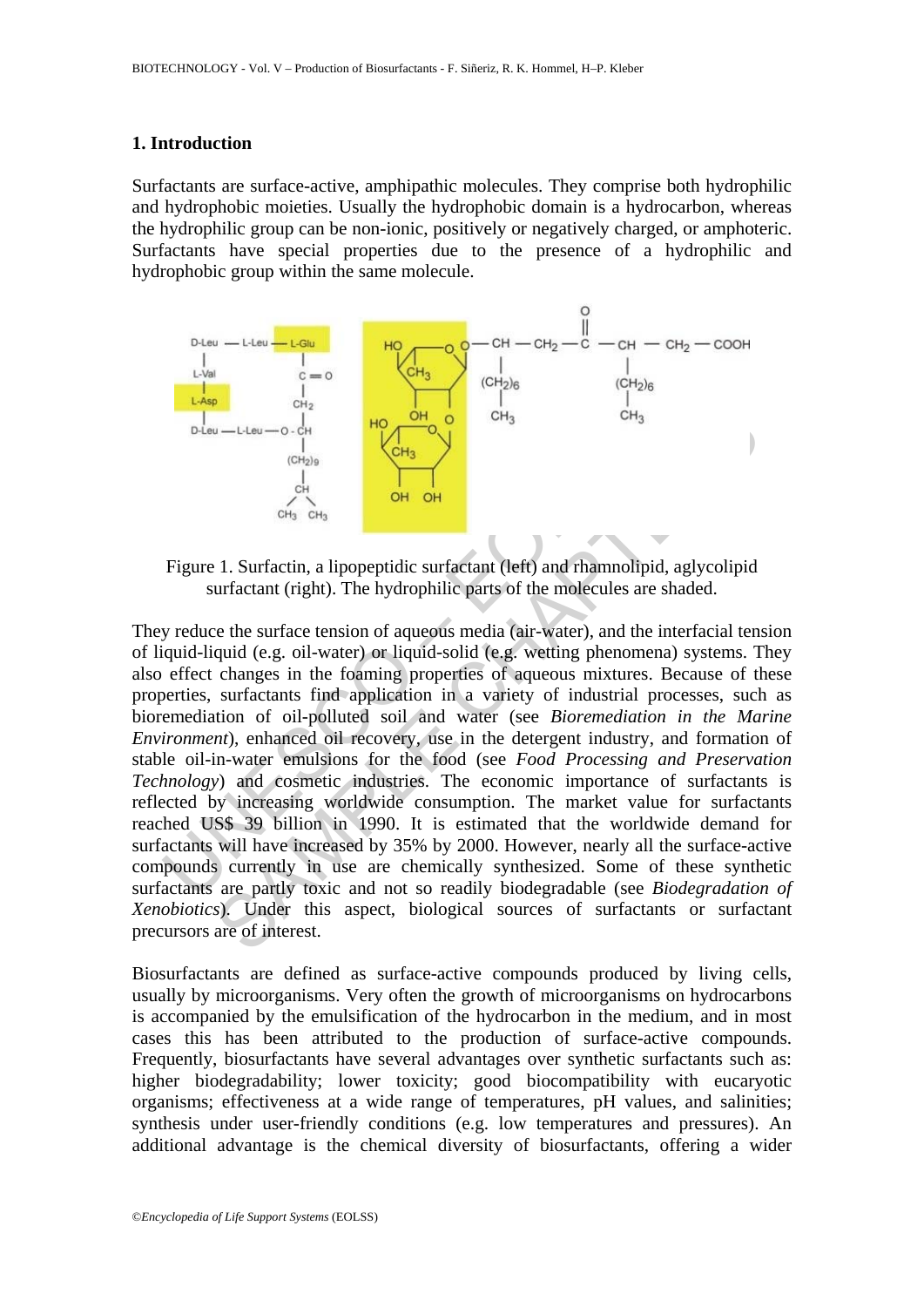selection of surface-active agents with properties closely tailored to specific applications.

This diversity in the chemical structure, composition, and physical properties of biosurfactants can be increased by genetic, biological, or chemical manipulations. However, biosurfactants have not yet been employed extensively in industry due to technical and/or economic reasons. To reduce the costs of biosurfactant production, it is necessary to select microorganisms capable of high-yield production and to optimize large-scale fermentation (see *Process Optimization Strategies for Biotechnology Products*) and recovery conditions.

Most biosurfactants are exolipids, although in some cases the surfactant is cell bound. The excretion can be detected in certain phases of the growth cycle (the late exponential or stationary phases) (see *Microbial Cell Culture*,) and probably depends on the metabolic state of the cell, which is also reflected by the morphology of the cellboundary. In addition, it is frequently possible to change the fermentation conditions to alter the relative distribution of the cell bound (non-ionic) and cell free (anionic) forms.

stationary phases) (see *Microbial Cell Culture*,) and probably<br>abolic state of the cell, which is also reflected by the morph<br>abolic state of the cell, which is also reflected by the morph<br>abolic state of the cell, which In the positive control control control control and the set of the cell, which is also reflected by the morphology of the state of the cell, which is also reflected by the morphology of the In addition, it is frequently po This specificity seems to be a general feature of such molecules, related to whether the cells need to emulsify the immiscible carbon source with the extracellular anionic surfactant or adhere to the hydrocarbon directly via the non-ionic cell-bound surfactants. Some amphipathic molecules, usually of high molecular weight, can display emulsifying properties (bioemulsifiers), and are sometimes included in the general term biosurfactant, although occasionally they do not significantly reduce surface tension.

 In addition to production by growing cells, resting cell systems have been described which are able to produce biosurfactants. These systems may be modified to use inexpensive, renewable carbon sources. The economic, ecological, and technological potential of biosurfactants is enormous but remains largely untapped today.

## **2. Evaluation**

Surfactants are characterized functionally mainly by their ability to change surfacesurface interactions. Quantitative parameters are the surface tension, the critical micelle concentration, and the hydrophilic and lipophilic balance.

Surface tension is an important parameter since, due to their amphiphilic character, surfactants partition preferentially at the interface between fluid phases of different degrees of polarity and hydrogen bonding, such as oil-water, air-water or solid-water interfaces. The formation of such an ordered molecular film at the interface lowers the interfacial energy and tension, and is responsible for the unique properties of surfactant molecules.

Measurements of surface tension at oil-water and air-water interfaces are easily performed with a tensiometer. However, it is difficult to quantify the surface tension at a solid-water interface. The surface tension of distilled water is  $72 \text{mN m}^{-1}$ , and addition of a good surfactant lowers this value to approximately  $30 \text{mN}$  m<sup>-1</sup>. Similarly, the hexadecane-water interfacial tension is reduced from  $40mN$  m<sup>-1</sup> to approximately 1mN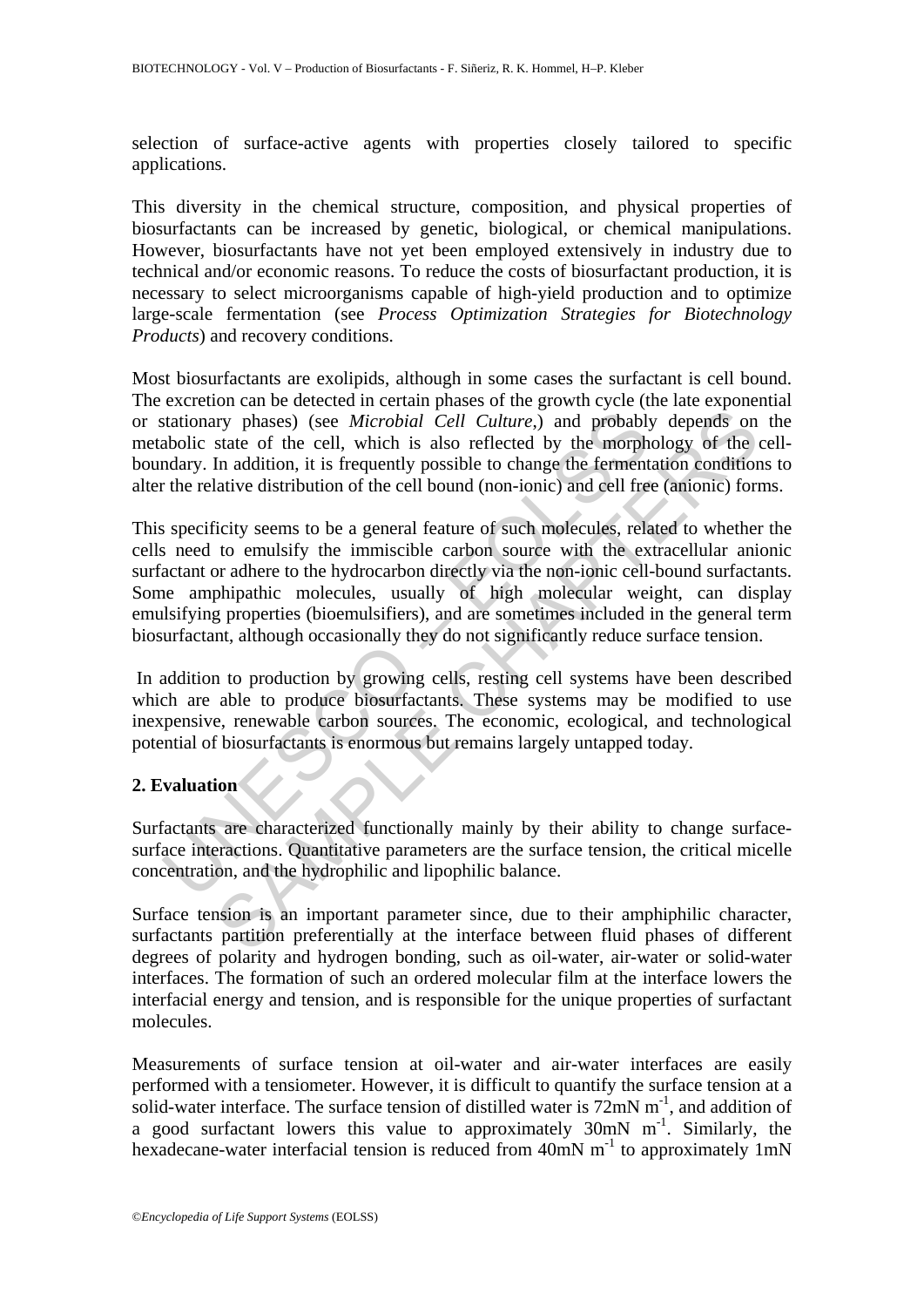m<sup>-1</sup>. The interfacial properties of surfactants depend on the ionic composition of the aqueous phase.

The critical micelle concentration (CMC) is one of the most widely used parameters for evaluating surfactant activity. At concentrations above the CMC, amphiphilic molecules associate readily to form supramolecular structures like micelles, bilayers, and vesicles. The forces that maintain these structures include hydrophobic, van der Waal's, electrostatic, and hydrogen bonding interactions.

The hydrophilic and lipophilic balance (HLB) is a commonly used parameter to correlate structure, interfacial functionality, and the CMC. The HLB value indicates whether a surfactant will promote water-in-oil, or oil-in-water emulsions. A new surfactant is compared with the surfactants of known HLB values.

The HLB scale can be constructed by assigning a value of 1 to oleic acid and a value of 20 to sodium oleate; intermediate values are derived by mixing oleic acid and oleate in varying proportions. Generally, surfactants with HLB values of less than 6 are more soluble in the oil phase and favour stabilization of water-in-oil emulsion. Surfactants with HLB values between 10 and 18 have the opposite effect and favor oil-in-water emulsification.

## **3. Structural Types and Producers**

HLB scale can be constructed by assigning a value of 1 to oleic<br>o sodium oleate; intermediate values are derived by mixing oleic<br>ing proportions. Generally, surfactants with HLB values of less<br>ble in the oil phase and favo Example and a valuation and a valuation and a valuation and signary and the molete; intermediate valuations are derived by mixing of less than 6 are the oil phase and favour stabilization of water-in-oil emulsion. Surfact Biosurfactants may be classified according to their chemical structure, function, and their microbial origin. The hydrophobic moiety of biosurfactants consists of the hydrocarbon chain of a saturated, unsaturated, hydroxylated, or branched fatty acid. The hydrophilic moiety may be as simple as the carboxylategroup of fatty acids or amino acids or the phosphate-containing portions of phospholipids; or as complex as the mono-, di-, and polysaccharides of glycolipids, and the polar side chains and peptide backbone of lipopeptide biosurfactants. Biosurfactants from *Corynebacterium, Mycobacterium* and related microorganisms also contain alpha-branched betahydroxymycolic acids with very long chains, containing approximately 30 to 90 carbon atoms.

The hydrophilic part of biosurfactants is responsible for their degree of solubility in water. The lipophilic part is responsible for capillary activity. The two parts are joined by (a) ester linkage (including lactones) with organic and inorganic acids; (b) amide linkage (single and peptide); or (c) glycosidic linkage (sugar-sugar and sugar-hydroxy fatty acids). The ionization of functional groups plays an important role in surface activity, especially if simple carboxylic acids act at the water-oil interface. A reasonable classification of biosurfactants can be based on molecular weight or charge.

In Table 1 some representative values of the most promising and extensively studied biosurfactants are listed. The most widespread microbial surfactants areglycolipids, but lipopeptide biosurfactants are structurally more heterogeneous. Care should be taken in comparing the interfacial properties presented in Table 1 because the experimental conditions used in different reports vary significantly. Some biosurfactants also exhibit good thermal and chemical stability.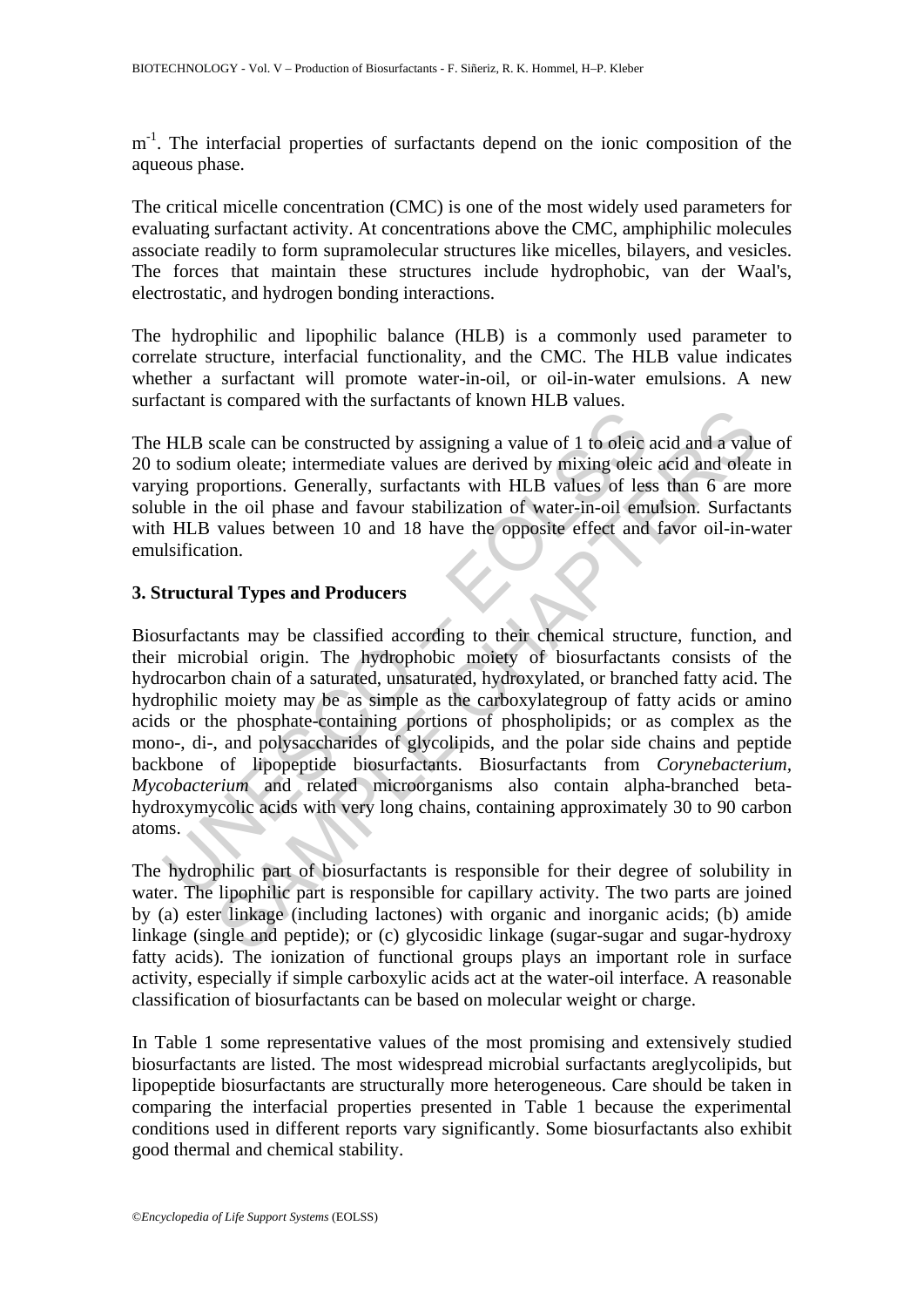| <b>Biosurfactant</b>                                                                                             | Producing<br>organism            | <b>C-source</b>                                                                     | Localization <sup>1)</sup> | <b>Charge</b>           | <b>Surface tension</b><br>$(mN m^{-1})$ | <b>CMC</b><br>$(mg l-1)$ | <b>Interfacial</b><br><b>Tension</b><br>$(mN m-1)$ |
|------------------------------------------------------------------------------------------------------------------|----------------------------------|-------------------------------------------------------------------------------------|----------------------------|-------------------------|-----------------------------------------|--------------------------|----------------------------------------------------|
| Cellobioselipids                                                                                                 | Ustilago sp.                     | Vegetable oil                                                                       | c.f.                       | anionic                 | 30                                      | 20                       | < 1                                                |
| Corynomycolates                                                                                                  | Arthrobacter sp.                 | different sugars                                                                    | c.b.                       | non-ionic               | $33 - 46$                               | $1 - 19$                 | $1 - 19$                                           |
| Mannosylerythriol<br>lipids                                                                                      | Candida sp.                      | glucose, soybean<br>oil                                                             | c.f.                       | non-ionic               | 28                                      |                          | < 1                                                |
| Rhamnoselipids                                                                                                   | Pseudomonas sp.                  | n-alkanes, glycerol                                                                 | c.f.                       | anionic                 | $25 - 31$                               | $10 - 200$               | $4 - 1$                                            |
| Sophoroselipids                                                                                                  | Torulopsis sp.                   | glucose, vegetable<br>oil                                                           | c.f.                       | non-ionic<br>$\sin 2^2$ | $25 - 35$                               | $60 - 82$                | $1 - 9$                                            |
| Trehalose coryno-<br>mycolates                                                                                   | Rhodococcus<br>erythropolis      | n-alkanes,<br>carbohydrates                                                         |                            |                         |                                         |                          |                                                    |
| mono                                                                                                             |                                  |                                                                                     | c.b.                       | non-ionic               | 32                                      | 3                        | 16                                                 |
| di                                                                                                               |                                  |                                                                                     | c.b.                       | non-ionic               | 36                                      | $\overline{4}$           | 17                                                 |
| tri                                                                                                              |                                  |                                                                                     | c.b.                       | non-ionic               | 26                                      | 15                       | < 1                                                |
| Lipopeptides                                                                                                     | <b>Bacillus</b><br>licheniformis | glucose                                                                             | c.f.                       | non-ionic               | 27                                      | $0.02 - 10$              | < 1                                                |
| Surfactatin                                                                                                      | <b>Bacillus</b> subtilis         | glucose                                                                             | c.f.                       | non-ionic               | 27                                      | $\mathfrak{S}$           | $\mathbf{1}$                                       |
| <sup>1)</sup> c.b. = cell-bound; c.f. = cell-free (extracellular)<br>$^{2)}$ in dependence on culture conditions |                                  | Table 1. Some properties of selected biosurfactants from a range of microorganisms. |                            |                         |                                         |                          |                                                    |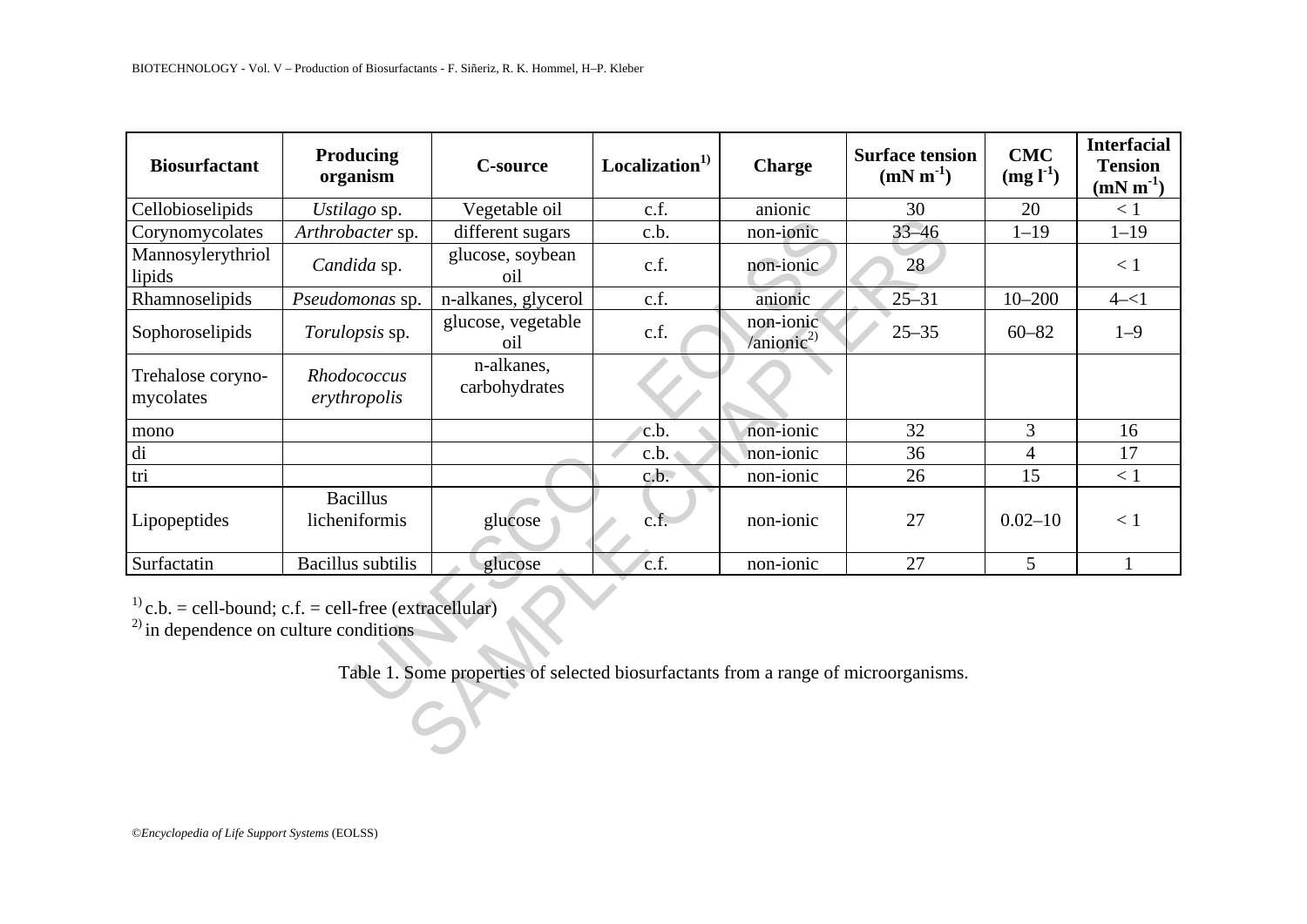The biosurfactants discussed in this article differ from high molecular weight biological molecules, which are sometimes classified as bioemulsifiers. Bioemulsifier are also synthesized by micoorganisms and include lipoproteins, lipopolysaccharide-protein complexes, or polysaccharide-protein-fatty acid complexes. These compounds do not reduce interfacial tension but stabilize oil-in-water emulsions. The term bioemulsifier is often used in an application-oriented manner. The most representative bioemulsifier is emulsan, currently the only such product on the market.

Many microorganisms, such as bacteria, yeasts, and filamentous fungi, are able to produce surface-active agents during their growth. These surfactant producing microorganisms may be divided into three groups with respect to alkane utilization and the synthesis of extracellular lipids:

- **Microorganisms** which produce biosurfactants exclusively during growth on alkanes (e.g. some strains of *Arthrobacter* sp., *Corynebacterium* sp. and *Nocardia* sp.)
- Microorganisms that produce biosurfactants on both alkanes and water-soluble compounds. An extraordinary number of producers fall into this category with the best-known example being *Pseudomonas aeruginosa* producing rhamnolipids.
- Microorganisms that exclusively produce biosurfactants duringgrowth on watersoluble compounds. Surfactin-producing *Bacillus subtilis* is one example. Some species of the yeast *Rhodotorula* produce a mixture of mannitol- and pentitolesters of beta-D-hydroxypalmitic acid and beta-D-hydroxystearic acid duringgrowth on a complex medium withglucose as carbon source. Theglycolipid is partly acetylated.

## **4. Biosynthesis and Regulation**

• Microorganisms which produce biosurfactants exclusively<br>
alkanes (e.g. some strains of *Arthrobacter* sp., *Coryneb*<br> *Nocardia* sp.)<br>
• Microorganisms that produce biosurfactants on both alkanes<br>
compounds. An extraordi corresponsions which produce biosurfactants exclusively during growth<br>areas (e.g. some strains of *Arthrobacter* sp., *Corynebacterium* sp.<br>*croorganisms* that produce biosurfactants on both alkanes and water-sol<br>apounds. Biosurfactants display a range of different amphiphilic structures (see Section 3). In biosurfactants of all species, hydrophobic and hydrophilic moieties are present within the molecule, which means that at least two different synthetic pathways must be considered: one leading to the hydrophilic and one to the hydrophobic moiety. The hydrophobic fatty acid components—which may be a long-chain fatty acid, a hydroxy fatty acid, or alpha-alkyl-beta-hydroxy fatty acid are synthesized by rather common pathways of lipid metabolism. The hydrophilic moieties, however, exhibit a greater degree of structural complexity. This explains the wide variety of biosynthetic pathways involved in their synthesis.

For the biosynthesis of such amphiphilic molecules four principle possibilities are well accepted:

- 1. hydrophilic and hydrophobic moieties are synthesized *de novo* via independent pathways;
- 2. the hydrophilic moiety is synthesized *de novo* and the substrate induces the hydrophobic moiety;
- 3. the synthesis of the hydrophilic moiety is substrate dependent while the hydrophobic moiety is synthesized *de novo;*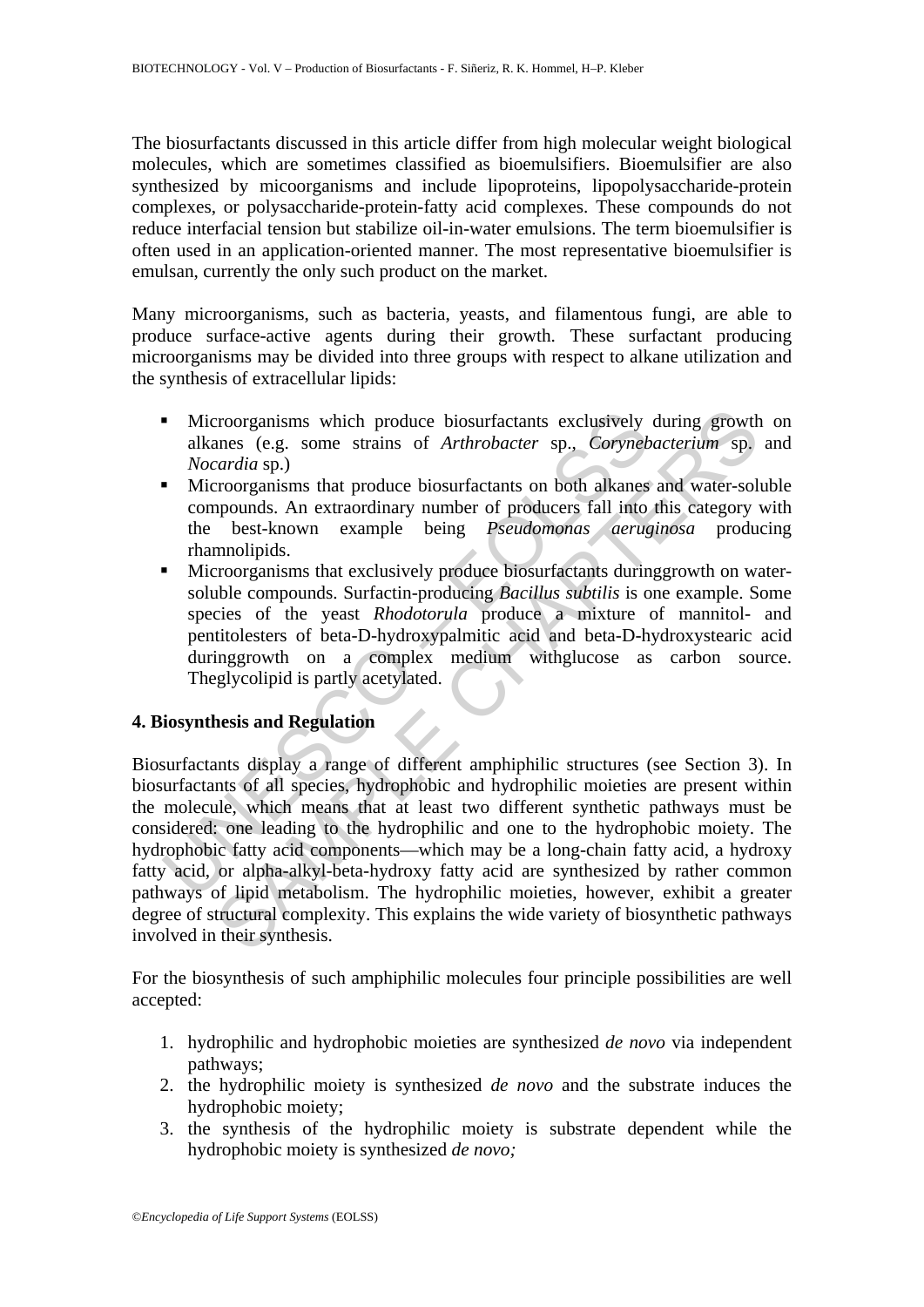4. the synthesis of both residues depends on the carbon substrate used.

The elucidation of these mechanisms for a particular system is important for design of growth media and growth conditions for large-scale production, as well as for the induction of biosynthetic pathways by addition of precursor molecules (see Section 6). The carbon source influences the biosurfactant synthesis either by induction or repression.

Some bacterial systems are relatively well understood in regard to the biosynthetic mechanisms involved. Two of them will be discussed in brief: The first is the formation of rhamnolipid by *P. aeruginosa* and the second is the formation of surfactin by *Bacillus* sp.



## TO ACCESS ALL THE **27 PAGES** OF THIS CHAPTER, Visit: http://www.eolss.net/Eolss-sampleAllChapter.aspx

#### **Bibliography**

Comeotra S. S., and Makkar R. S. (1998) Synthesis of biosurfactants in extreme conditions. *Applied Microbiology and Biotechnology* **50**, 520–529. [In this review the ability of extremophiles to produce biosurfactants is summarized.]

Desai J. D. and Banat I. M. (1997). Microbial production of surfactants and their commercial potential. *Microbiology and Molecular Biology Reviews* **61**, 47–64. [This is a comprehensive review on structures, fermentative production, genetics and commercial application of bioemulsifiers and biosurfactants.]

Haferburg D., Hommel R., Claus R., and Kleber H-P. (1986) Extracellular microbial lipids as biosurfactants. *Advances in Biochemical Engineering/Biotechnology*, Vol. 33 (ed A. Fiechter), pp. 54–93. Berlin, Heidelberg, New York, and Tokyo: Springer-Verlag. [This is a comprehensive review on the structure, properties, synthesis, and physiological importance of biosurfactants.]

Grangemard I., Bonmatin J. M., Bernillon J., Das B. C., and Peypoux F. (1999) Lichenysinsg, a novel family of lipopeptide biosurfactants from *Bacillus licheniformis* IM 1307: production, isolation, and structural evaluation by NMR and mass spectrometry. *Journal of Antibiotics* (Tokyo) **52,** 363–373. [This paper is a typical example of isolation and characterization of surfactants.]

Hommel R. K. (1994). Formation and function of biosurfactants for degradation of water-insoluble substrates. *Biochemistry of Microbial Degradation*. C. Ratledge (ed) pp. 63–87. Dordrecht, Boston, and London: Kluwer Academic Publishers [This paper gives an overview on biosurfactants and covers structures, properties, biosynthesis, and production of a large number of microorganisms with special respect to the physiological importance of biosurfactants in vivo.]

Kosaric N. (ed) (1993) Biosurfactants. Production. Properties. Applications. *Surfactant Science Series.*  Vol. 48. New York, Basel, Hong Kong: Marcel Decker Inc. [A collection of excellent reviews on biosurfactants, their synthesis, production, and potential application from the viewpoint of the nineties.]

Lang S. and Wullbrandt D. (1999) Rhamnose lipids — biosynthesis, microbial production, and application potential. *Applied Microbiology and Biotechnology* **51,** 22–32. [Extensive account of the state of the art and possible application of rhamnolipids].